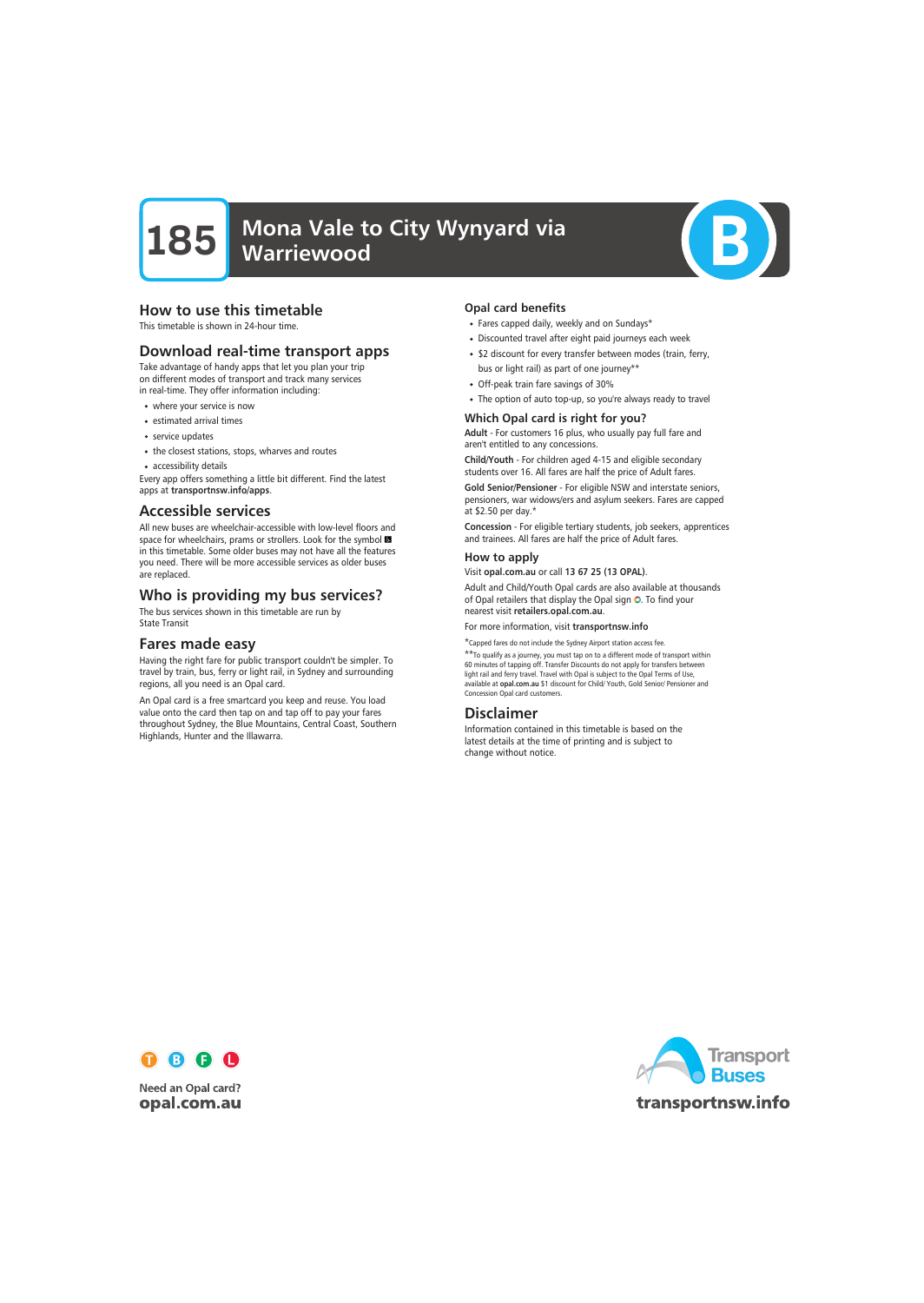

## Valid from: 26 Nov 2017<br>Note: Information is correct on date: 20 Oct 2017

NOTE: Information is correct on date of download.

| <b>Monday to Friday</b>                     | $\sigma$                | $\overline{a}$          | $ \mathbf{f} $                                        | $\left  \mathbf{F} \right $        | $\overline{a}$                   | $\overline{a}$                                  | $\overline{6}$                                        | $\sigma$                | $\overline{\mathbf{c}}$  | $\overline{a}$    | $\sigma$                |
|---------------------------------------------|-------------------------|-------------------------|-------------------------------------------------------|------------------------------------|----------------------------------|-------------------------------------------------|-------------------------------------------------------|-------------------------|--------------------------|-------------------|-------------------------|
| Warringah Mall, Pittwater Rd, Brookvale     | 05:23                   | 05:53                   | 06:18                                                 | 06:48                              | 07:18                            | 07:48                                           | 08:18                                                 | 08:48                   | $\overline{\phantom{a}}$ | 09:18             | 09:48                   |
| Pittwater Rd at Old Pittwater Rd, Brookvale | 05:25                   | 05:55                   | 06:20                                                 |                                    | 06:50 07:21                      | 07:51                                           | 08:21                                                 | 08:51                   | $\equiv$                 | 09:21             | 09:52                   |
| Pittwater Rd before St Davids Ave, Dee Why  | 05:29                   | 05:59                   | 06:25                                                 |                                    |                                  | 06:55 07:26 07:56 08:27                         |                                                       | 08:57                   | $\overline{\phantom{a}}$ | 09:27             | 09:58                   |
| Pittwater Rd after Collaroy St, Collaroy    |                         | 05:35 06:05             | 06:31                                                 |                                    |                                  | 07:01 07:34 08:04 08:36                         |                                                       | 09:04                   | $\overline{\phantom{a}}$ | 09:34 10:06       |                         |
| Berry Reserve, Pittwater Rd, Narrabeen      | 05:39                   | 06:09                   |                                                       |                                    | 06:35 07:06 07:39 08:09          |                                                 | 08:44 09:09                                           |                         | $\overline{\phantom{a}}$ | 09:39             | 10:11                   |
| Garden St near Macpherson St, Warriewood    |                         |                         | 05:48 06:18 06:44 07:15 07:48                         |                                    |                                  | 08:20                                           | 08:55 09:20                                           |                         |                          | 09:48             | 10:20                   |
| Vineyard St opp Brinawa St, Mona Vale       |                         |                         |                                                       |                                    |                                  |                                                 |                                                       |                         | 09:45                    |                   |                         |
| Mona Vale Rd near Bungan St, Mona Vale      |                         |                         | 05:55 06:25 06:52 07:23 07:56 08:28 09:03 09:28       |                                    |                                  |                                                 |                                                       |                         | 09:47                    | 09:56             | 10:28                   |
| Village Park, Barrenjoey Rd, Mona Vale      | 05:57                   | 06:27                   |                                                       |                                    |                                  | 06:54 07:25 07:58 08:30 09:05                   |                                                       | 09:30                   |                          | 09:58 10:30       |                         |
| Darley St after Taronga Pl, Mona Vale       |                         |                         |                                                       |                                    |                                  |                                                 |                                                       |                         | 09:50                    |                   |                         |
| <b>Monday to Friday</b>                     | $\overline{a}$          | $\overline{a}$          | $\overline{6}$                                        | $\mathbf{P}$                       | $\overline{a}$                   | $\overline{\mathbf{e}}$                         | $\sigma$                                              | $\overline{6}$          | $\overline{6}$           | $\sigma$          | $\overline{\mathbf{e}}$ |
| Warringah Mall, Pittwater Rd, Brookvale     | 10:18                   | 10:48                   | 11:18                                                 | 11:48                              | 12:18                            | 12:48                                           | 13:18                                                 | 13:48                   | 14:18                    | 14:48             | 15:18                   |
| Pittwater Rd at Old Pittwater Rd, Brookvale | 10:23                   | 10:53                   | 11:23                                                 | 11:53                              | 12:23                            | 12:52 13:22                                     |                                                       | 13:52                   | 14:22                    | 14:52             | 15:22                   |
| Pittwater Rd before St Davids Ave, Dee Why  | 10:29                   | 10:59                   |                                                       |                                    | 11:29 11:59 12:29 12:58          |                                                 | 13:28                                                 | 13:58                   | 14:28                    | 14:58             | 15:28                   |
| Pittwater Rd after Collaroy St, Collaroy    | 10:37                   | 11:07                   | 11:37 12:07 12:37 13:06                               |                                    |                                  |                                                 | 13:36                                                 | 14:06                   | 14:36 15:06              |                   | 15:36                   |
| Berry Reserve, Pittwater Rd, Narrabeen      | 10:42                   |                         | 11:12 11:42 12:12 12:42 13:11                         |                                    |                                  |                                                 | 13:41                                                 | 14:11                   | 14:41                    | 15:11             | 15:41                   |
| Garden St near Macpherson St, Warriewood    | 10:51                   |                         | 11:21 11:51                                           |                                    |                                  | 12:21 12:51 13:20 13:50                         |                                                       |                         | 14:20 14:50 15:21        |                   | 15:51                   |
| Mona Vale Rd near Bungan St, Mona Vale      | 10:59                   |                         | 11:29 11:59 12:29 12:59 13:28 13:58                   |                                    |                                  |                                                 |                                                       | 14:28                   | 14:58 15:29 15:59        |                   |                         |
| Village Park, Barrenjoey Rd, Mona Vale      | 11:01                   |                         | 11:31 12:01 12:31 13:01 13:30 14:00 14:30 15:00 15:31 |                                    |                                  |                                                 |                                                       |                         |                          |                   | 16:01                   |
|                                             |                         |                         |                                                       |                                    |                                  |                                                 |                                                       |                         |                          |                   |                         |
| <b>Monday to Friday</b>                     | $\Delta$                | $\overline{\mathbf{g}}$ | $\sigma$                                              | $\left\vert \mathbf{q}\right\vert$ | $\sigma$                         | $\mathbf{g}$                                    | $\overline{6}$                                        |                         |                          |                   |                         |
| Warringah Mall, Pittwater Rd, Brookvale     | 15:48                   | 20:26                   |                                                       | 20:56 21:26 21:56                  |                                  | 22:56                                           | 23:56                                                 |                         |                          |                   |                         |
| Pittwater Rd at Old Pittwater Rd, Brookvale | 15:51                   |                         | 20:28 20:58 21:28 21:58 22:58                         |                                    |                                  |                                                 | 23:58                                                 |                         |                          |                   |                         |
| Pittwater Rd before St Davids Ave, Dee Why  | 15:57                   |                         | 20:33 21:03 21:33 22:03 23:03                         |                                    |                                  |                                                 | 00:03                                                 |                         |                          |                   |                         |
| Pittwater Rd after Collaroy St, Collaroy    | 16:05                   |                         | 20:40 21:10 21:40 22:10 23:09                         |                                    |                                  |                                                 | 00:08                                                 |                         |                          |                   |                         |
| Berry Reserve, Pittwater Rd, Narrabeen      |                         |                         | 16:10 20:44 21:14 21:44 22:14 23:13                   |                                    |                                  |                                                 | 00:12                                                 |                         |                          |                   |                         |
| Garden St near Macpherson St, Warriewood    |                         |                         | 16:20 20:52 21:22 21:52 22:22 23:21                   |                                    |                                  |                                                 | 00:20                                                 |                         |                          |                   |                         |
| Mona Vale Rd near Bungan St, Mona Vale      |                         |                         | 16:28 20:59 21:29 21:59 22:29 23:28                   |                                    |                                  |                                                 | 00:27                                                 |                         |                          |                   |                         |
| Village Park, Barrenjoey Rd, Mona Vale      |                         |                         | 16:30 21:01 21:31 22:01 22:31 23:30                   |                                    |                                  |                                                 | 00:29                                                 |                         |                          |                   |                         |
| Saturday                                    | $\alpha$                | $\mathbf{r}$            | $\mathbf{P}$                                          | $\mathbf{P}$                       | $\mathbf{e}$                     | $\mathbf{P}$                                    | $\mathbf{g}$                                          | $\sigma$                | $\sigma$                 | $\sigma$          | P                       |
| Warringah Mall, Pittwater Rd, Brookvale     | 06:48                   | 07:48                   | 08:18                                                 | 08:48                              | 09:18                            | 09:48                                           | 10:18                                                 | 10:48                   | 11:18                    | 11:48             | 12:18                   |
| Pittwater Rd at Old Pittwater Rd, Brookvale |                         | 06:50 07:50             |                                                       |                                    | 08:20 08:50 09:20 09:50          |                                                 | 10:21                                                 | 10:51                   | 11:22                    | 11:52             | 12:22                   |
| Pittwater Rd before St Davids Ave, Dee Why  | 06:54                   | 07:55                   |                                                       |                                    | 08:25 08:56 09:26 09:56          |                                                 | 10:27                                                 | 10:57                   | 11:29                    | 11:59             | 12:29                   |
| Pittwater Rd after Collaroy St, Collaroy    | 06:59                   | 08:02                   |                                                       |                                    |                                  | 08:32 09:04 09:34 10:04 10:35                   |                                                       | 11:05                   |                          | 11:38 12:08 12:38 |                         |
| Berry Reserve, Pittwater Rd, Narrabeen      | 07:03                   | 08:06                   |                                                       |                                    | 08:36 09:09 09:39 10:09          |                                                 | 10:40                                                 |                         | 11:10 11:44 12:14        |                   | 12:44                   |
| Garden St near Macpherson St, Warriewood    | 07:11                   | 08:15                   |                                                       |                                    | 08:45 09:18 09:48 10:19          |                                                 | 10:50                                                 | 11:22 11:56 12:26       |                          |                   | 12:54                   |
| Mona Vale Rd near Bungan St, Mona Vale      | 07:18                   | 08:22                   |                                                       |                                    |                                  |                                                 | 08:52 09:25 09:55 10:26 10:57 11:29 12:03 12:33 13:01 |                         |                          |                   |                         |
| Village Park, Barrenjoey Rd, Mona Vale      | 07:20                   |                         | 08:24 08:54 09:27 09:57 10:28 10:59 11:31             |                                    |                                  |                                                 |                                                       |                         | 12:05 12:35 13:03        |                   |                         |
| Saturday                                    | $\overline{\mathbf{g}}$ | $\overline{\mathbf{a}}$ | $\overline{\mathbf{r}}$                               | $\overline{6}$                     | $\vert \mathbf{r} \vert$         | $\overline{6}$                                  | $\overline{b}$                                        | $\overline{b}$          | $\overline{a}$           | $\sigma$          | $\sigma$                |
| Warringah Mall, Pittwater Rd, Brookvale     | 12:48                   | 13:18                   | 13:48                                                 | 14:18                              | 14:48                            | 15:18                                           | 15:48                                                 | 16:18                   | 16:48                    | 17:18             | 17:48                   |
| Pittwater Rd at Old Pittwater Rd, Brookvale | 12:52                   | 13:21                   | 13:51                                                 | 14:21                              | 14:51                            | 15:21                                           | 15:51                                                 | 16:21                   | 16:51                    | 17:21             | 17:51                   |
| Pittwater Rd before St Davids Ave, Dee Why  | 12:59                   | 13:28                   | 13:58                                                 | 14:28                              | 14:59 15:29                      |                                                 | 15:59                                                 |                         | 16:29 16:57 17:27        |                   | 17:57                   |
| Pittwater Rd after Collaroy St, Collaroy    |                         |                         | 13:08 13:36 14:06 14:36 15:07 15:37 16:07             |                                    |                                  |                                                 |                                                       | 16:37                   | 17:05 17:35              |                   | 18:05                   |
| Berry Reserve, Pittwater Rd, Narrabeen      |                         | 13:13 13:41             | 14:11                                                 |                                    |                                  | 14:41 15:12 15:42 16:12                         |                                                       |                         | 16:42 17:10 17:40        |                   | 18:10                   |
| Garden St near Macpherson St, Warriewood    |                         | 13:23 13:51             | 14:21                                                 |                                    |                                  | 14:51 15:22 15:52 16:22                         |                                                       | 16:52 17:19 17:49       |                          |                   | 18:19                   |
| Mona Vale Rd near Bungan St, Mona Vale      |                         |                         | 13:30 13:58 14:28 14:58 15:29 15:59 16:29             |                                    |                                  |                                                 |                                                       |                         | 16:59 17:26 17:56 18:26  |                   |                         |
| Village Park, Barrenjoey Rd, Mona Vale      |                         | 13:32 14:00             |                                                       | 14:30 15:00 15:31                  |                                  | 16:01                                           | 16:31                                                 | 17:01                   | 17:28 17:58 18:28        |                   |                         |
| Saturday                                    | $\overline{\infty}$     | $\overline{\mathbf{c}}$ | $\overline{\mathbf{e}}$                               | $\overline{\mathbf{e}}$            | $\left\vert \varphi \right\vert$ | $\overline{\mathbf{e}}$                         | $\overline{\mathbf{e}}$                               | $\overline{\mathbf{e}}$ |                          |                   |                         |
| Warringah Mall, Pittwater Rd, Brookvale     | 18:18                   | 18:48                   | 19:18                                                 |                                    |                                  |                                                 | 19:48 20:48 21:48 22:48 23:48                         |                         |                          |                   |                         |
| Pittwater Rd at Old Pittwater Rd, Brookvale | 18:21                   | 18:50                   |                                                       |                                    |                                  |                                                 | 19:20 19:50 20:50 21:50 22:50 23:50                   |                         |                          |                   |                         |
| Pittwater Rd before St Davids Ave, Dee Why  | 18:27                   |                         | 18:55 19:25 19:55 20:54 21:55 22:55 23:55             |                                    |                                  |                                                 |                                                       |                         |                          |                   |                         |
| Pittwater Rd after Collaroy St, Collaroy    |                         |                         | 18:35 19:03 19:33 20:03 21:01 22:03 23:03 00:03       |                                    |                                  |                                                 |                                                       |                         |                          |                   |                         |
| Berry Reserve, Pittwater Rd, Narrabeen      | 18:39                   |                         | 19:07 19:37 20:07 21:05 22:07 23:07 00:06             |                                    |                                  |                                                 |                                                       |                         |                          |                   |                         |
| Garden St near Macpherson St, Warriewood    |                         |                         | 18:48 19:16 19:45 20:15 21:13 22:15 23:15             |                                    |                                  |                                                 |                                                       | 00:14                   |                          |                   |                         |
| Mona Vale Rd near Bungan St, Mona Vale      |                         |                         | 18:55 19:23 19:52 20:22 21:20 22:22 23:22             |                                    |                                  |                                                 |                                                       | 00:21                   |                          |                   |                         |
| Village Park, Barrenjoey Rd, Mona Vale      |                         |                         |                                                       |                                    |                                  | 18:57 19:25 19:54 20:24 21:22 22:24 23:24 00:23 |                                                       |                         |                          |                   |                         |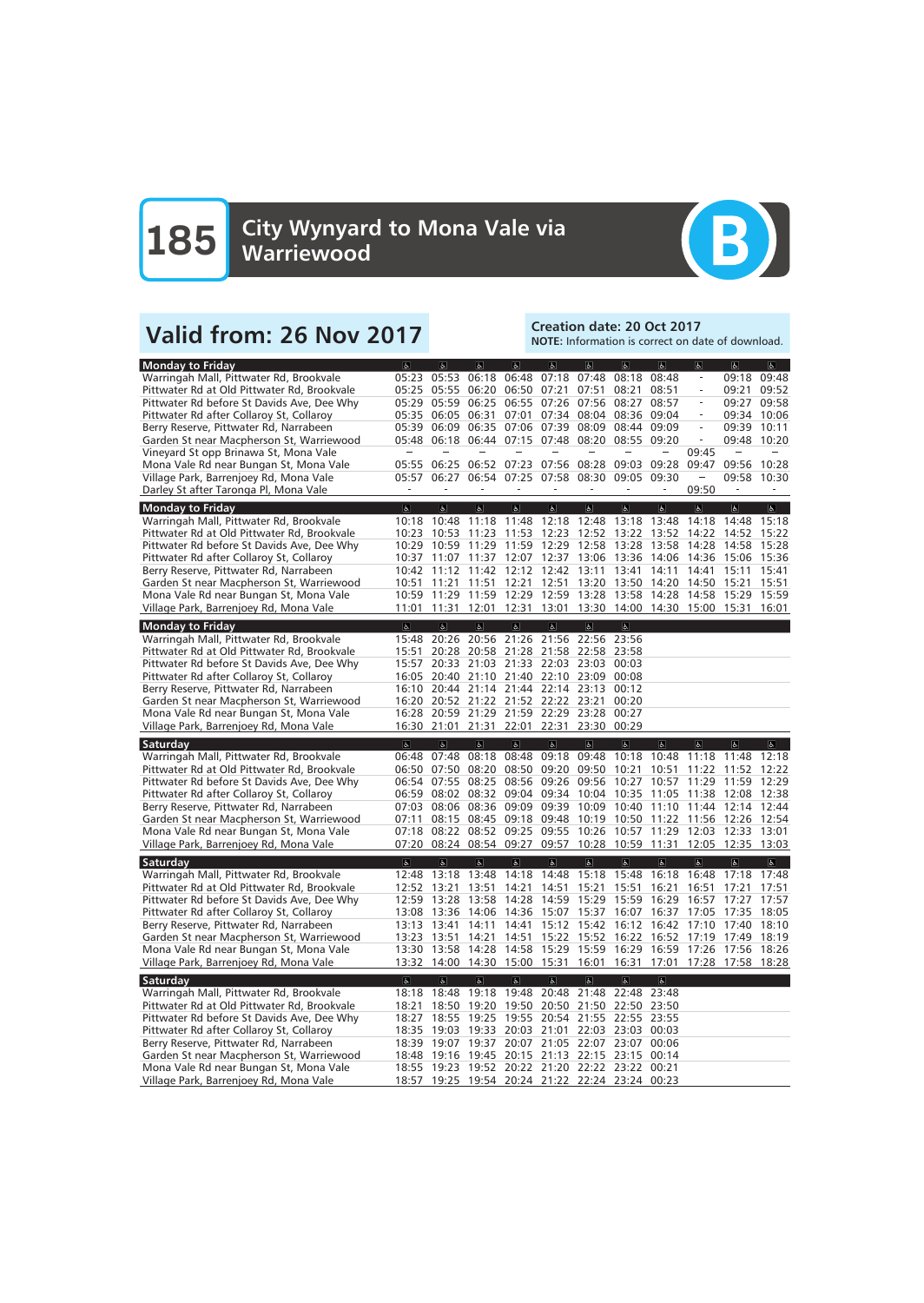# **185** City Wynyard to Mona Vale via Warriewood



| <b>Sunday &amp; Public Holidays</b>         | $\overline{a}$          | $\sigma$                | $\overline{a}$ | d              | a                       | $\overline{6}$    | $\Delta$       | $\sigma$       | $\sigma$                | d                 | $\overline{a}$          |
|---------------------------------------------|-------------------------|-------------------------|----------------|----------------|-------------------------|-------------------|----------------|----------------|-------------------------|-------------------|-------------------------|
| Warringah Mall, Pittwater Rd, Brookvale     | 06:48                   | 07:48                   | 08:18          | 08:48          | 09:18                   | 09:48             | 10:18          | 10:48          | 11:18                   | 11:48             | 12:18                   |
| Pittwater Rd at Old Pittwater Rd, Brookvale | 06:50                   | 07:51                   | 08:21          | 08:51          | 09:21                   | 09:51             | 10:21          | 10:51          | 11:21                   | 11:51             | 12:21                   |
| Pittwater Rd before St Davids Ave, Dee Why  | 06:55                   | 07:56                   | 08:26          | 08:56          | 09:26                   | 09:56             | 10:26          | 10:56          | 11:26                   | 11:57             | 12:27                   |
| Pittwater Rd after Collaroy St, Collaroy    | 07:01                   | 08:03                   | 08:33          | 09:03          | 09:33                   | 10:03             | 10:33          | 11:03          | 11:34                   | 12:06             | 12:36                   |
| Berry Reserve, Pittwater Rd, Narrabeen      | 07:05                   | 08:07                   | 08:37          | 09:07          | 09:37                   | 10:07             | 10:37          | 11:07          | 11:39                   | 12:11             | 12:41                   |
| Garden St near Macpherson St, Warriewood    | 07:14                   | 08:16                   | 08:46          | 09:16          | 09:46 10:16             |                   | 10:46          | 11:17          | 11:49                   | 12:21             | 12:51                   |
| Mona Vale Rd near Bungan St, Mona Vale      | 07:21                   | 08:23                   | 08:53          | 09:23          | 09:53                   | 10:23             | 10:53          | 11:24          | 11:56                   | 12:28             | 12:58                   |
| Village Park, Barrenjoey Rd, Mona Vale      | 07:23                   | 08:25                   | 08:55          | 09:25          | 09:55                   | 10:25             | 10:55          | 11:26          | 11:58                   | 12:30             | 13:00                   |
| <b>Sunday &amp; Public Holidays</b>         | $\overline{\mathbf{c}}$ | $\overline{\mathbf{a}}$ | $\overline{a}$ | $\overline{a}$ | $\overline{6}$          | $\overline{b}$    | $\overline{6}$ | $\overline{6}$ | $\overline{\mathbf{e}}$ | $\overline{a}$    | $\overline{\mathbf{a}}$ |
| Warringah Mall, Pittwater Rd, Brookvale     | 12:48                   | 13:18                   | 13:48          | 14:18          | 14:48                   | 15:18             | 15:48          | 16:18          | 16:48                   | 17:18             | 17:48                   |
| Pittwater Rd at Old Pittwater Rd, Brookvale | 12:51                   | 13:21                   | 13:51          | 14:21          | 14:51                   | 15:21             | 15:51          | 16:21          | 16:50                   | 17:20             | 17:50                   |
| Pittwater Rd before St Davids Ave, Dee Why  | 12.57                   | 13.27                   | 13.57          | 14:27          | 14:57                   | 15:27             | 15:57          | 16:27          | 16.56                   | 17.26             | 17:56                   |
| Pittwater Rd after Collaroy St, Collaroy    | 13:05                   | 13:35                   | 14:05          | 14:35          |                         | 15:05 15:35 16:05 |                | 16:35          | 17:04                   | 17:34             | 18:04                   |
| Berry Reserve, Pittwater Rd, Narrabeen      | 13:10                   | 13:40                   | 14:10          | 14:40          | 15:10                   | 15:40             | 16:10          | 16:40          | 17:09                   | 17:39             | 18:09                   |
| Garden St near Macpherson St, Warriewood    | 13:20                   | 13:50                   | 14:20          | 14:50          | 15:20                   | 15:50             | 16:20          | 16:50          | 17.17                   | 17:47             | 18:17                   |
| Mona Vale Rd near Bungan St, Mona Vale      | 13:27                   | 13:57                   | 14:27          | 14:57          |                         | 15:27 15:57       | 16:27          | 16:57          | 17:24                   | 17:54             | 18:24                   |
| Village Park, Barrenjoey Rd, Mona Vale      | 13:29                   | 13:59                   | 14:29          | 14:59          |                         | 15:29 15:59       | 16:29          | 16:59          |                         | 17:26 17:56 18:26 |                         |
| <b>Sunday &amp; Public Holidays</b>         | $\epsilon$              | $\sqrt{2}$              | $\alpha$       | $\mathbf{e}$   | 6 <sup>1</sup>          | $\sigma$          | $\mathbf{a}$   | $\overline{a}$ |                         |                   |                         |
| Warringah Mall, Pittwater Rd, Brookvale     | 18:18                   | 18:48                   | 19:18          |                | 19:48 20:48 21:48       |                   | 22:48          | 23:48          |                         |                   |                         |
| Pittwater Rd at Old Pittwater Rd, Brookvale | 18:20                   | 18:50                   | 19:20          | 19:50          | 20:50 21:50             |                   | 22:50          | 23:50          |                         |                   |                         |
| Pittwater Rd before St Davids Ave, Dee Why  | 18:25                   | 18:55                   | 19:25          | 19:55          | 20:55                   | 21:55             | 22:55          | 23:55          |                         |                   |                         |
| Pittwater Rd after Collaroy St, Collaroy    | 18:31                   | 19:01                   | 19:31          | 20:01          | 21:00                   | 22:00             | 23:00          | 00:00          |                         |                   |                         |
| Berry Reserve, Pittwater Rd, Narrabeen      | 18:36                   | 19:06                   | 19:36          | 20:05          | 21:04 22:04             |                   | 23:04          | 00:04          |                         |                   |                         |
| Garden St near Macpherson St, Warriewood    | 18:44                   | 19:14                   | 19:44          | 20:13          | 21:12                   | 22:12             | 23:11          | 00:11          |                         |                   |                         |
| Mona Vale Rd near Bungan St, Mona Vale      | 18:51                   | 19:21                   | 19:51          | 20:20          | 21:19                   | 22:19             | 23:18          | 00:18          |                         |                   |                         |
| Village Park, Barrenjoey Rd, Mona Vale      |                         | 18:53 19:23             |                |                | 19:53 20:22 21:21 22:21 |                   | 23:20          | 00:20          |                         |                   |                         |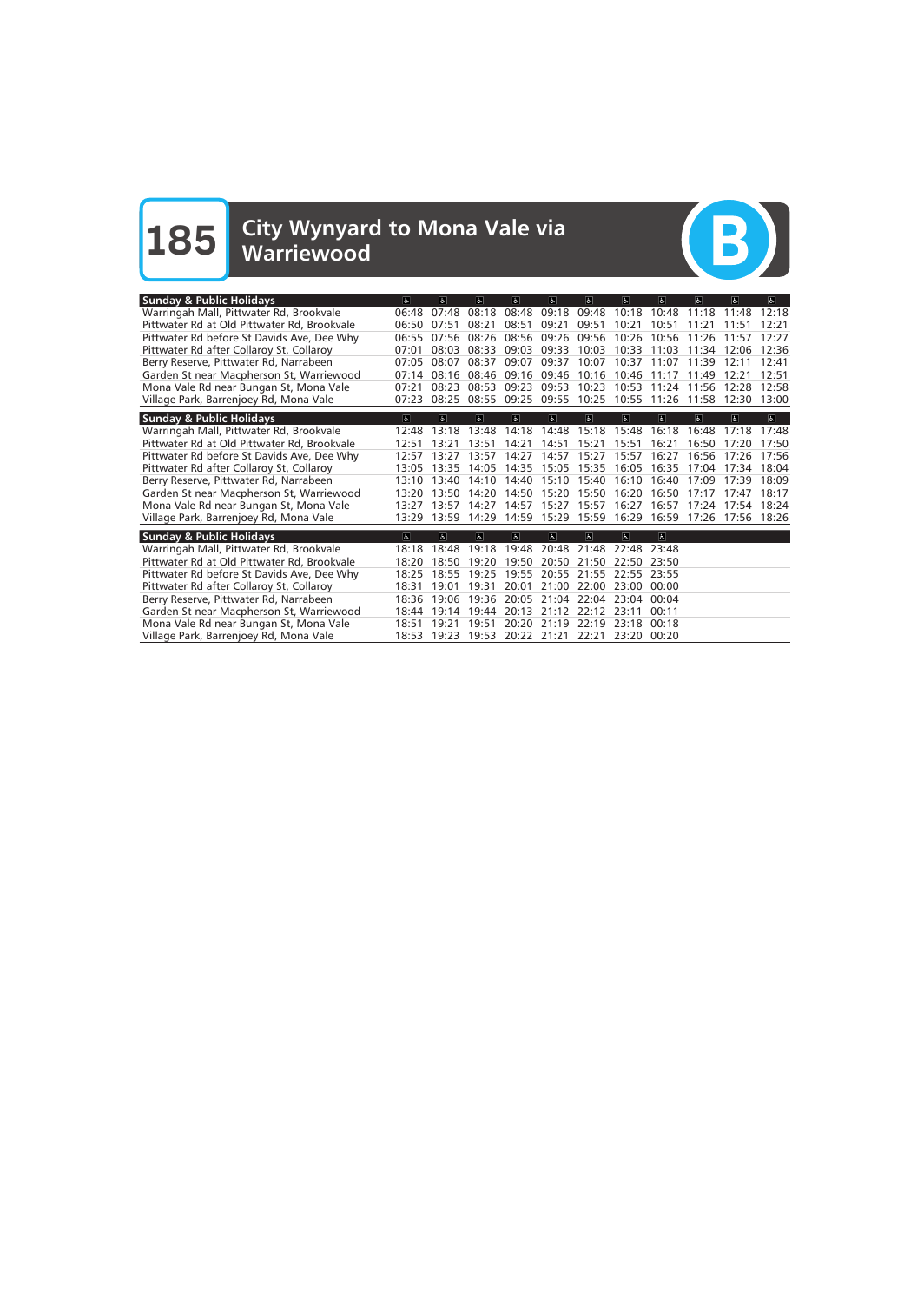

| <b>Monday to Friday</b>                                                                                           | $\sigma$                | $\overline{a}$                               |                         | d                                 | $\overline{a}$                      |                         | $\sigma$                                                                                                       | $\sigma$                         | $\overline{a}$          | $\overline{a}$          | $\overline{a}$          |
|-------------------------------------------------------------------------------------------------------------------|-------------------------|----------------------------------------------|-------------------------|-----------------------------------|-------------------------------------|-------------------------|----------------------------------------------------------------------------------------------------------------|----------------------------------|-------------------------|-------------------------|-------------------------|
| Mona Vale Girl Guides, Barrenjoey Rd, Mona Vale                                                                   | 08:45                   | 09:15                                        | 09:40                   | 09:45                             | 10:15 10:40                         |                         | 10:45                                                                                                          | 11:15                            | 11:45                   | 12:15                   | 12:45                   |
| Mona Vale Rd near Bungan St, Mona Vale                                                                            |                         | 08:48 09:18 09:43                            |                         | 09:48                             | 10:18 10:43 10:48                   |                         |                                                                                                                | 11:18                            | 11:48                   | 12:18                   | 12:48                   |
| Macpherson St before Garden St, Warriewood                                                                        |                         | 08:55 09:25                                  | 09:50 09:55             |                                   | 10:25                               | 10:50                   | 10:55                                                                                                          | 11:25                            | 11:55                   | 12:25                   | 12:55                   |
| Pittwater Rd opp Narrabeen Reserve, Narrabeen                                                                     | 09:07                   | 09:37                                        | 10:02                   | 10:07                             | 10:37                               | 11:02 11:07             |                                                                                                                | 11:37                            | 12:07                   | 12:37                   | 13:07                   |
| Pittwater Rd opp Collaroy St, Collaroy                                                                            |                         | 09:12 09:42                                  | 10:07                   | 10:12                             | 10:42                               | 11:07                   | 11:12                                                                                                          | 11:42                            | 12:12                   | 12:42                   | 13:12                   |
| Pittwater Rd after Howard Ave, Dee Why                                                                            | 09:21                   | 09:51                                        | 10:16                   | 10:21                             | 10:51                               | 11:16                   | 11:21                                                                                                          | 11:51                            | 12:21                   | 12:51                   | 13:21                   |
| Pittwater Rd after Chard Rd, Brookvale                                                                            |                         | 09:29 09:58                                  | 10:23                   | 10:28                             |                                     | 10:58 11:23 11:28       |                                                                                                                | 11:58                            | 12:28                   | 12:58 13:28             |                         |
| Warringah Mall, Pittwater Rd, Stand B, Brookvale 09:32 10:01                                                      |                         |                                              | 10:26 10:31             |                                   |                                     | 11:01 11:26 11:31       |                                                                                                                | 12:01                            | 12:31                   | 13:01                   | 13:31                   |
| <b>Monday to Friday</b>                                                                                           | $\overline{6}$          | $\overline{a}$                               | $\overline{\mathbf{c}}$ | $\overline{a}$                    | $\overline{d}$                      | $\overline{6}$          | $\overline{6}$                                                                                                 | $\overline{\mathbf{c}}$          | $\overline{\mathbf{e}}$ | $\overline{a}$          | $\overline{\mathbb{C}}$ |
| Mona Vale Girl Guides, Barrenjoey Rd, Mona Vale                                                                   | 13:15                   | 13:45                                        | 14:15                   | 14:45                             | 15:15                               | 15:45                   | 16:15                                                                                                          | 16:45                            | 17:15                   | 17:45                   | 18:15                   |
| Mona Vale Rd near Bungan St, Mona Vale                                                                            | 13:18                   | 13:48                                        | 14:18                   | 14:48                             | 15:18 15:48                         |                         | 16:18                                                                                                          | 16:48                            | 17:18                   | 17:48                   | 18:18                   |
| Macpherson St before Garden St, Warriewood                                                                        | 13:25                   | 13:55                                        | 14:25                   | 14:55                             | 15:25                               | 15:55                   | 16:25                                                                                                          | 16:55                            | 17:25                   | 17:55                   | 18:25                   |
| Pittwater Rd opp Narrabeen Reserve, Narrabeen                                                                     | 13:37                   | 14:07                                        | 14:38                   | 15:08                             | 15:38                               | 16:08                   | 16:38                                                                                                          | 17:08                            | 17:36                   | 18:06                   | 18:36                   |
| Pittwater Rd opp Collaroy St, Collaroy                                                                            | 13:42                   | 14:12                                        | 14:43                   | 15:13                             | 15:43                               | 16:13                   | 16:43                                                                                                          | 17:13                            | 17:41                   | 18:11                   | 18:41                   |
| Pittwater Rd after Howard Ave, Dee Why                                                                            | 13:51                   | 14:21                                        |                         |                                   | 14:52 15:22 15:52 16:22             |                         | 16:52                                                                                                          | 17:22                            | 17:50                   | 18:19                   | 18:49                   |
| Pittwater Rd after Chard Rd, Brookvale                                                                            | 13:58                   | 14:28                                        |                         |                                   | 14:59 15:29 15:59 16:29             |                         | 16:59                                                                                                          | 17:29                            | 17:57                   | 18:25                   | 18:55                   |
| Warringah Mall, Pittwater Rd, Stand B, Brookvale                                                                  | 14:01                   | 14:31                                        |                         |                                   |                                     |                         | 15:02 15:32 16:02 16:32 17:02 17:32 18:00                                                                      |                                  |                         | 18:28 18:58             |                         |
| <b>Monday to Friday</b>                                                                                           | $\sigma$                | $\mathbf{a}$                                 | $\mathbf{a}$            | d                                 | $\mathbf{e}$                        | $\mathbf{e}$            | $\sigma$                                                                                                       |                                  | $\mathbf{r}$            | $\mathbf{r}$            |                         |
| Mona Vale Girl Guides, Barrenjoey Rd, Mona Vale                                                                   | 18:45                   | 19:15                                        | 19:45                   | 20:15                             | 20:45                               | 21:15                   | 21:45                                                                                                          | 22:15                            | 22:45                   | 23:45                   | 00:46                   |
| Mona Vale Rd near Bungan St, Mona Vale                                                                            | 18:48                   | 19:17                                        | 19:47                   |                                   |                                     |                         | 20:17 20:47 21:17 21:47 22:17                                                                                  |                                  | 22:47                   | 23:47                   | 00:48                   |
| Macpherson St before Garden St, Warriewood                                                                        | 18:55                   | 19:24                                        | 19:54                   | 20:24                             |                                     |                         | 20:54 21:24 21:54 22:24                                                                                        |                                  | 22:54                   | 23:54                   | 00:55                   |
| Pittwater Rd opp Narrabeen Reserve, Narrabeen                                                                     | 19:06                   | 19:35                                        |                         |                                   |                                     |                         | 20:05 20:35 21:05 21:35 22:05 22:35 23:05                                                                      |                                  |                         | 00:05                   | 01:06                   |
| Pittwater Rd opp Collaroy St, Collaroy                                                                            | 19:11                   | 19:40                                        | 20:09                   |                                   |                                     |                         | 20:39 21:09 21:39 22:09 22:39 23:09                                                                            |                                  |                         | 00:08                   | 01:09                   |
| Pittwater Rd after Howard Ave, Dee Why                                                                            |                         | 19:19 19:47                                  |                         |                                   |                                     |                         | 20:16 20:46 21:16 21:46 22:16 22:45 23:15 00:14                                                                |                                  |                         |                         | 01:15                   |
| Pittwater Rd after Chard Rd, Brookvale                                                                            | 19:25                   | 19:53                                        |                         |                                   |                                     |                         | 20:20 20:50 21:20 21:50 22:20 22:49                                                                            |                                  | 23:19                   | 00:18                   | 01:19                   |
| Warringah Mall, Pittwater Rd, Stand B, Brookvale                                                                  | 19:27                   |                                              |                         |                                   |                                     |                         | 19:55 20:22 20:52 21:22 21:52 22:22 22:51 23:21                                                                |                                  |                         | 00:20                   | 01:21                   |
|                                                                                                                   |                         |                                              |                         |                                   |                                     |                         |                                                                                                                |                                  |                         |                         |                         |
|                                                                                                                   | $\overline{\infty}$     | $\overline{\mathbf{a}}$                      | $\overline{\mathbf{a}}$ | $\overline{a}$                    |                                     |                         | $\sigma$                                                                                                       | $\overline{\infty}$              | $\overline{\infty}$     |                         | $\overline{6}$          |
| Saturday                                                                                                          |                         |                                              |                         |                                   | $\sigma$                            | $\overline{6}$          |                                                                                                                |                                  |                         | $\overline{\mathbf{r}}$ |                         |
| Mona Vale Girl Guides, Barrenjoey Rd, Mona Vale                                                                   | 06:16                   | 06:46                                        | 07:16                   | 07:47                             | 08:17                               | 08:48                   | 09:19                                                                                                          | 09:49                            | 10:19                   | 10:49<br>10:51          | 11:19<br>11:21          |
| Mona Vale Rd near Bungan St, Mona Vale                                                                            |                         | 06:18 06:48<br>06:25 06:55 07:25 07:56 08:26 | 07:18 07:49 08:19       |                                   |                                     | 08:50 09:21<br>08:57    | 09:28                                                                                                          | 09:51<br>09:58                   | 10:21<br>10:28          | 10:58                   | 11:28                   |
| Macpherson St before Garden St, Warriewood                                                                        | 06:33                   | 07:03                                        | 07:33                   |                                   | 08:05 08:35 09:08                   |                         | 09:40                                                                                                          | 10:10                            | 10:40                   | 11:10                   | 11:40                   |
| Pittwater Rd opp Narrabeen Reserve, Narrabeen                                                                     |                         | 06:38 07:10 07:40                            |                         |                                   | 08:12 08:42 09:15 09:47             |                         |                                                                                                                | 10:17                            | 10:47                   | 11:17                   | 11:47                   |
| Pittwater Rd opp Collaroy St, Collaroy                                                                            |                         | 06:43 07:15 07:45 08:18 08:48 09:23          |                         |                                   |                                     |                         | 09:55                                                                                                          | 10:25                            | 10:58                   | 11:28                   | 11:58                   |
| Pittwater Rd after Howard Ave, Dee Why<br>Pittwater Rd after Chard Rd, Brookvale                                  |                         | 06:48 07:20 07:50                            |                         |                                   | 08:24 08:54 09:29 10:01             |                         |                                                                                                                | 10:31                            | 11:06                   | 11:36 12:06             |                         |
| Warringah Mall, Pittwater Rd, Stand B, Brookvale 06:50 07:22 07:52 08:26 08:56 09:31                              |                         |                                              |                         |                                   |                                     |                         | 10:03 10:33 11:08 11:38 12:08                                                                                  |                                  |                         |                         |                         |
|                                                                                                                   |                         |                                              |                         |                                   |                                     |                         |                                                                                                                |                                  |                         |                         |                         |
| Saturday                                                                                                          | $\sigma$                | $ \mathbf{P} $                               | e                       | a                                 | a                                   | 6 <sup>1</sup>          | $\sigma$                                                                                                       | e                                | $ \mathbf{P} $          | e                       | $ \mathbf{P} $          |
| Mona Vale Girl Guides, Barrenjoey Rd, Mona Vale 11:49 12:19 12:49 13:20 13:51 14:21 14:51 15:21 15:51 16:21 16:51 |                         |                                              |                         |                                   |                                     |                         |                                                                                                                |                                  |                         |                         |                         |
| Mona Vale Rd near Bungan St, Mona Vale                                                                            | 11:51                   |                                              | 12:21 12:51             |                                   |                                     |                         | 13:22 13:53 14:23 14:53 15:23 15:53 16:23 16:53                                                                |                                  |                         |                         |                         |
| Macpherson St before Garden St, Warriewood                                                                        |                         | 11:58 12:28 12:58 13:29                      |                         |                                   |                                     |                         | 14:00 14:30 15:00 15:30 16:00                                                                                  |                                  |                         | 16:30 17:00             |                         |
| Pittwater Rd opp Narrabeen Reserve, Narrabeen                                                                     |                         | 12:10 12:40 13:10 13:41                      |                         |                                   |                                     |                         | 14:12 14:42 15:12 15:42                                                                                        |                                  |                         | 16:12 16:42 17:12       |                         |
| Pittwater Rd opp Collaroy St, Collaroy                                                                            | 12:17                   |                                              |                         |                                   |                                     |                         | 12:47 13:16 13:47 14:18 14:48 15:18 15:48                                                                      |                                  | 16:18                   | 16:48 17:18             |                         |
| Pittwater Rd after Howard Ave, Dee Why                                                                            |                         | 12:33 13:03 13:30 14:01                      |                         |                                   |                                     |                         | 12:27 12:57 13:24 13:55 14:26 14:56 15:26 15:56 16:26 16:56 17:26<br>14:32 15:02 15:32 16:02 16:32 17:02 17:32 |                                  |                         |                         |                         |
| Pittwater Rd after Chard Rd, Brookvale<br>Warringah Mall, Pittwater Rd, Stand B, Brookvale                        |                         | 12:35 13:05 13:32 14:03                      |                         |                                   |                                     |                         | 14:34 15:04 15:34 16:04 16:34 17:04 17:34                                                                      |                                  |                         |                         |                         |
|                                                                                                                   |                         |                                              |                         |                                   |                                     |                         |                                                                                                                |                                  |                         |                         |                         |
| Saturday                                                                                                          | $\overline{\mathbf{c}}$ | $\overline{6}$<br>17:51                      | $\overline{6}$<br>18:51 | $\vert \mathbf{F} \vert$<br>19:51 | $\overline{d}$                      | $\overline{\mathbb{G}}$ | $\overline{\mathbb{G}}$<br>22:51                                                                               | $\overline{\mathbb{C}}$<br>23:51 |                         |                         |                         |
| Mona Vale Girl Guides, Barrenjoey Rd, Mona Vale 17:21                                                             | 17:23                   | 17:53                                        |                         |                                   | 20:51 21:51                         |                         | 22:53                                                                                                          | 23:53                            |                         |                         |                         |
| Mona Vale Rd near Bungan St, Mona Vale                                                                            |                         |                                              | 18:53                   |                                   | 19:53 20:53 21:53                   |                         |                                                                                                                | 00:00                            |                         |                         |                         |
| Macpherson St before Garden St, Warriewood                                                                        | 17:42                   | 17:30 18:00 19:00 20:00 21:00 22:00 23:00    |                         |                                   |                                     |                         |                                                                                                                | 00:12                            |                         |                         |                         |
| Pittwater Rd opp Narrabeen Reserve, Narrabeen                                                                     |                         |                                              |                         |                                   | 18:12 19:12 20:12 21:12 22:12 23:12 |                         |                                                                                                                | 00:17                            |                         |                         |                         |
| Pittwater Rd opp Collaroy St, Collaroy                                                                            |                         | 17:48 18:18 19:19 20:18 21:18 22:18 23:18    |                         |                                   |                                     |                         | 17:56 18:26 19:26 20:25 21:25 22:25 23:25                                                                      | 00:24                            |                         |                         |                         |
| Pittwater Rd after Howard Ave, Dee Why<br>Pittwater Rd after Chard Rd, Brookvale                                  |                         | 18:02 18:32 19:31 20:30 21:30 22:30 23:30    |                         |                                   |                                     |                         |                                                                                                                | 00:29                            |                         |                         |                         |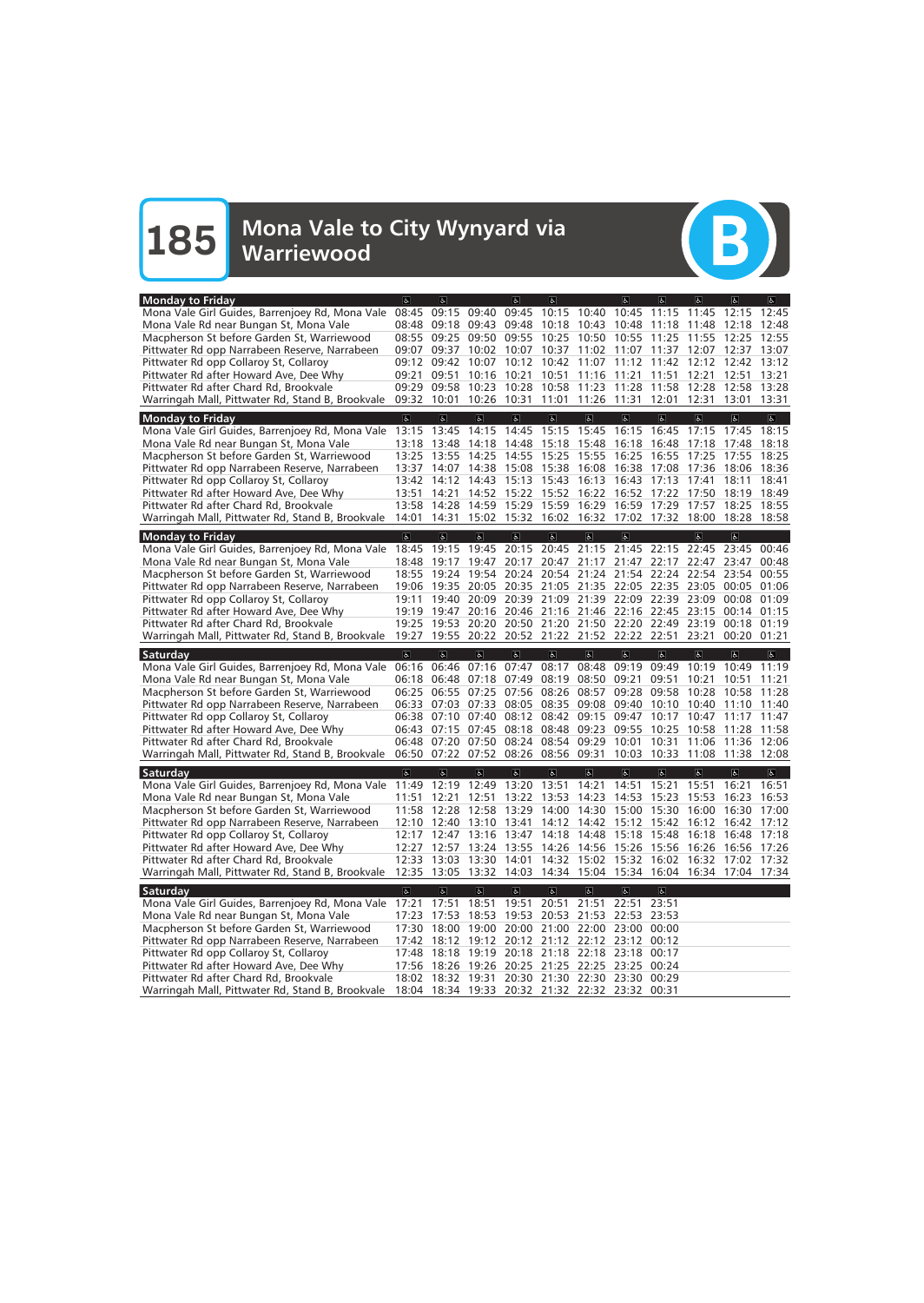**185** Mona Vale to City Wynyard via Warriewood



| <b>Sunday &amp; Public Holidays</b>              | $\alpha$       | le.                     | $\overline{a}$ | $\omega$                | $\sigma$                | $\sigma$          | $\sigma$                      | $\overline{a}$ | $ \mathbf{a} $          | $\overline{d}$ | $ \mathbf{f} $          |
|--------------------------------------------------|----------------|-------------------------|----------------|-------------------------|-------------------------|-------------------|-------------------------------|----------------|-------------------------|----------------|-------------------------|
| Mona Vale Girl Guides, Barrenjoey Rd, Mona Vale  | 06:16          | 06:46                   | 07:16          | 07:47                   | 08:17                   | 08:48             | 09:19                         | 09:49          | 10:19                   | 10:49          | 11:19                   |
| Mona Vale Rd near Bungan St, Mona Vale           | 06:18          | 06:48                   | 07:18          | 07:49                   | 08:19                   | 08:50             | 09:21                         | 09:51          | 10:21                   | 10:51          | 11:21                   |
| Macpherson St before Garden St, Warriewood       | 06:25          | 06:55                   | 07:25          | 07:56                   | 08:26                   | 08:57             | 09:28                         | 09:58          | 10:28                   | 10:58          | 11:28                   |
| Pittwater Rd opp Narrabeen Reserve, Narrabeen    | 06:33          | 07:03                   | 07:33          | 08:05                   | 08:35                   | 09:08 09:40       |                               | 10:10          | 10:40                   | 11:10          | 11:40                   |
| Pittwater Rd opp Collaroy St, Collaroy           | 06:38          | 07.08                   | 07:38          | 08:11                   | 08:41                   | 09:14 09:47       |                               | 10:17          | 10:47                   | 11:17          | 11:46                   |
| Pittwater Rd after Howard Ave, Dee Why           | 06:45          | 07:15                   | 07:45          | 08:19                   | 08:49                   | 09:22             | 09:55                         | 10:25          | 10:55                   | 11:25          | 11:54                   |
| Pittwater Rd after Chard Rd, Brookvale           | 06:49          | 07:19                   | 07:49          | 08:23                   | 08:53                   | 09:28             | 10:01                         | 10:31          | 11:01                   | 11:31          | 12:00                   |
| Warringah Mall, Pittwater Rd, Stand B, Brookvale | 06:51          | 07:21                   | 07:51          | 08:25                   | 08:55 09:30 10:03       |                   |                               | 10:33          | 11:03                   | 11:33          | 12:03                   |
| <b>Sunday &amp; Public Holidays</b>              | $\overline{6}$ | $\overline{\mathbf{e}}$ | $\overline{5}$ | $\overline{\mathbf{r}}$ | $\overline{a}$          | $\overline{6}$    | $\overline{6}$                | $\overline{6}$ | $\overline{\mathbf{z}}$ | $\overline{a}$ | $\overline{\mathbf{r}}$ |
| Mona Vale Girl Guides, Barrenjoey Rd, Mona Vale  | 11:49          | 12:19                   | 12:49          | 13:21                   | 13:51                   | 14:21             | 14:51                         | 15:21          | 15:51                   | 16:21          | 16:51                   |
| Mona Vale Rd near Bungan St, Mona Vale           | 11:51          | 12:21                   | 12:51          | 13:23                   | 13:53                   | 14:23             | 14:53                         | 15:23          | 15:53                   | 16:23          | 16:53                   |
| Macpherson St before Garden St, Warriewood       | 11:58          | 12:28                   | 12:58          | 13:30                   | 14:00                   | 14:30             | 15:00                         | 15:30          | 16:00                   | 16:30          | 17:00                   |
| Pittwater Rd opp Narrabeen Reserve, Narrabeen    | 12:10          | 12:40                   | 13:10          |                         | 13:42 14:12 14:42 15:12 |                   |                               | 15:42          | 16:12                   | 16:42          | 17:12                   |
| Pittwater Rd opp Collaroy St, Collaroy           | 12:16          | 12:46                   | 13:16          | 13:48                   | 14:18                   |                   | 14:48 15:18                   | 15:48          | 16:18                   | 16:48          | 17:18                   |
| Pittwater Rd after Howard Ave, Dee Why           |                | 12:24 12:54             | 13:24          | 13:56                   | 14:26                   | 14:56 15:26       |                               | 15:56          | 16:26                   | 16:56          | 17:26                   |
| Pittwater Rd after Chard Rd, Brookvale           | 12:30          | 13:00                   | 13:30          | 14:02                   |                         | 14:32 15:02 15:32 |                               | 16:01          | 16:31                   | 17:01          | 17:31                   |
| Warringah Mall, Pittwater Rd, Stand B, Brookvale | 12:33          | 13:03                   | 13:33          |                         | 14:05 14:35 15:05 15:35 |                   |                               | 16:03          | 16:33                   | 17:03          | 17:33                   |
|                                                  | $\sigma$       | $\sigma$                | $\mathbf{P}$   | $ {\bf g} $             | $\mathbf{P}$            | 6 <sup>1</sup>    | $\sigma$                      | $\mathfrak{S}$ |                         |                |                         |
| <b>Sunday &amp; Public Holidays</b>              |                |                         |                |                         |                         |                   |                               |                |                         |                |                         |
| Mona Vale Girl Guides, Barrenjoey Rd, Mona Vale  | 17:21          | 17:51                   | 18:51          | 19:51                   | 20:51                   | 21:51             | 22:51                         | 23:51          |                         |                |                         |
| Mona Vale Rd near Bungan St, Mona Vale           | 17:23          | 17:53                   | 18:53          | 19:53                   | 20:53 21:53             |                   | 22:53                         | 23:53          |                         |                |                         |
| Macpherson St before Garden St, Warriewood       | 17:30          | 18:00                   | 19:00          |                         | 20:00 21:00             | 22:00             | 23:00                         | 00:00          |                         |                |                         |
| Pittwater Rd opp Narrabeen Reserve, Narrabeen    | 17:42          | 18:12                   | 19:12          | 20:12                   | 21:12                   | 22:12             | 23:12                         | 00:12          |                         |                |                         |
| Pittwater Rd opp Collaroy St, Collaroy           | 17:48          | 18:18                   | 19:17          | 20:17                   | 21:17                   | 22:17             | 23:15                         | 00:15          |                         |                |                         |
| Pittwater Rd after Howard Ave, Dee Why           | 17:56          | 18:26                   | 19:24          |                         | 20:24 21:23 22:23 23:21 |                   |                               | 00:21          |                         |                |                         |
| Pittwater Rd after Chard Rd, Brookvale           | 18:01          | 18:31                   | 19:28          | 20:28                   | 21:26                   | 22:26             | 23:24                         | 00:24          |                         |                |                         |
| Warringah Mall, Pittwater Rd, Stand B, Brookvale | 18:03          | 18:33                   |                |                         |                         |                   | 19:30 20:30 21:28 22:28 23:26 | 00:26          |                         |                |                         |